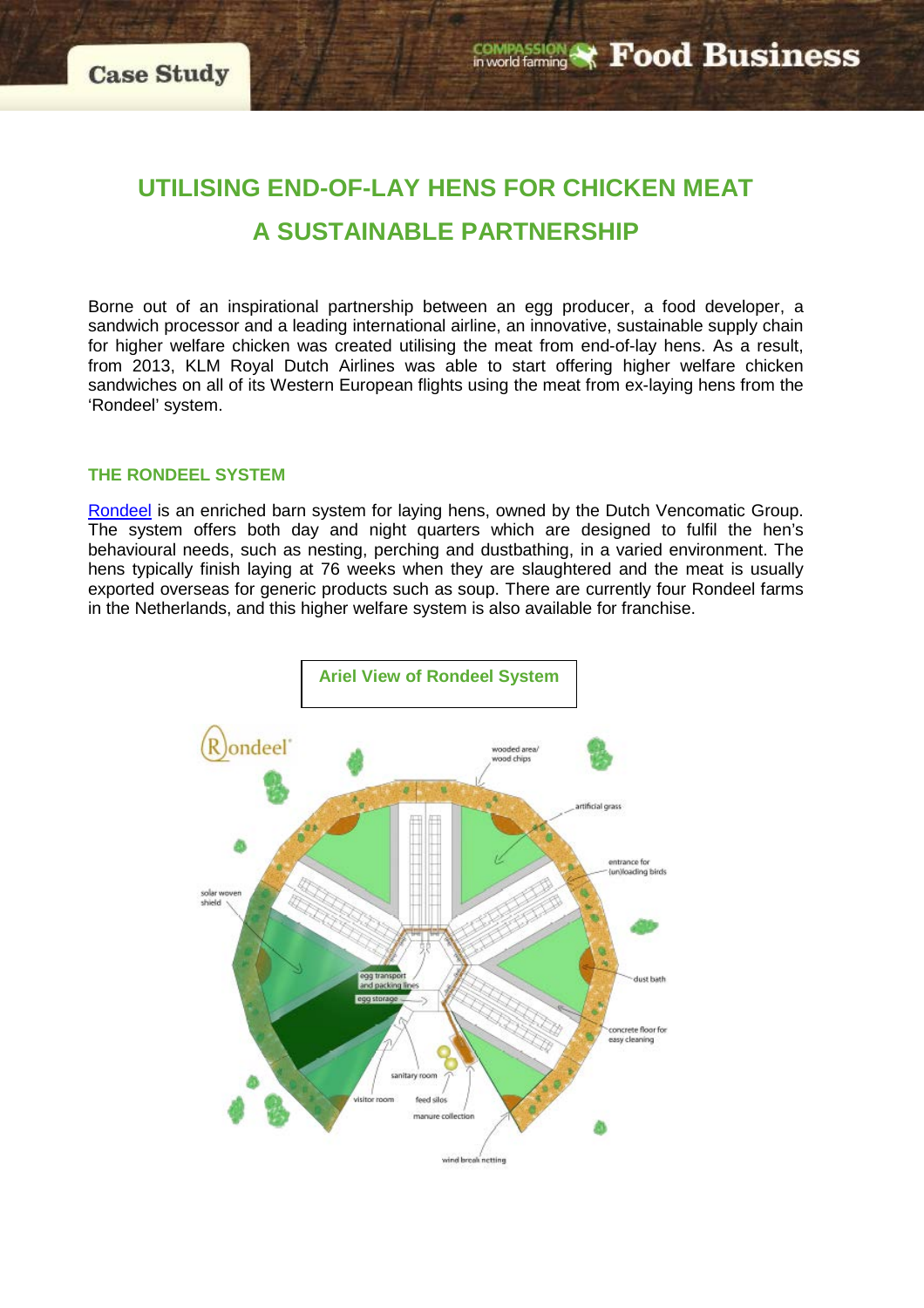# **CREATING SUSTAINABILITY IN THE LAYER INDUSTRY**

Rondeel has always been interested in creating a sustainable future for the layer industry. Together with food development company Kokreateur, in 2011 Rondeel began dicussions with sandwich producers Qizini to investigate how they could utilise the meat from their hens when they had come to the end of their laying period.

This was the start of an innovative new supply chain which was co-created by both companies to create a more sustainable market for chicken meat from ex-laying hens.

In May 2012, Rondeel invested 50,000 euros on some research to test the feasibility of using their ex-layers for chicken meat. By the end of 2012, [Qizini](http://www.qizini.nl/en/sustainability) – who has been making convenience products such as sandwiches, wraps, paninis, grilled sandwiches and salads since 1997 – officially joined the project.

Qizini strives to use natural ingredients wherever possible and limits its use of meat to animals that have been raised under humane conditions. After further discussions and feedback from Rondeel, Qizini believed this was a concept worth investing in.

# **RESEARCH AND DEVELOPMENT**

Qizini's new product developers have extensive experience of the taste preferences of airline passengers, having been a long-standing supplier to KLM. As part of this partnership they undertook a number of in-house taste trials to ensure the final product would be well received by consumers.

The partners discovered that using an older bird tends to make the meat darker, with a much stronger flavour than the meat normally produced from broiler chickens. Herbs were added in the meat cooking process to get the right flavour and colour.

Various taste trials were conducted to ensure that the taste, colour and texture of the meat met consumer acceptability whilst still being affordable. After three months of trials and adjustments an end product was achieved and accepted by both companies.

Not only had they developed a product that was fully accepted under taste trials, they had developed a thinly sliced meat from a 2kg bird that produced more end-product than a normal broiler chicken – making affordability stretch even further.

*Peter Koelewijn, General Manager at Rondeel said "It was a risk to invest in a project that may not have worked. We conducted many taste trials until the product was right but all the time we had 100% belief that the concept was viable and that we would find a solution. It is our company ethos to provide our hens with the best life possible and we wanted to develop a more sustainable concept which meant making their lives more meaningful Rondeel system with Lohmann Brown Rondeel system with Lohmann Brown* 



**Lite breed of hen**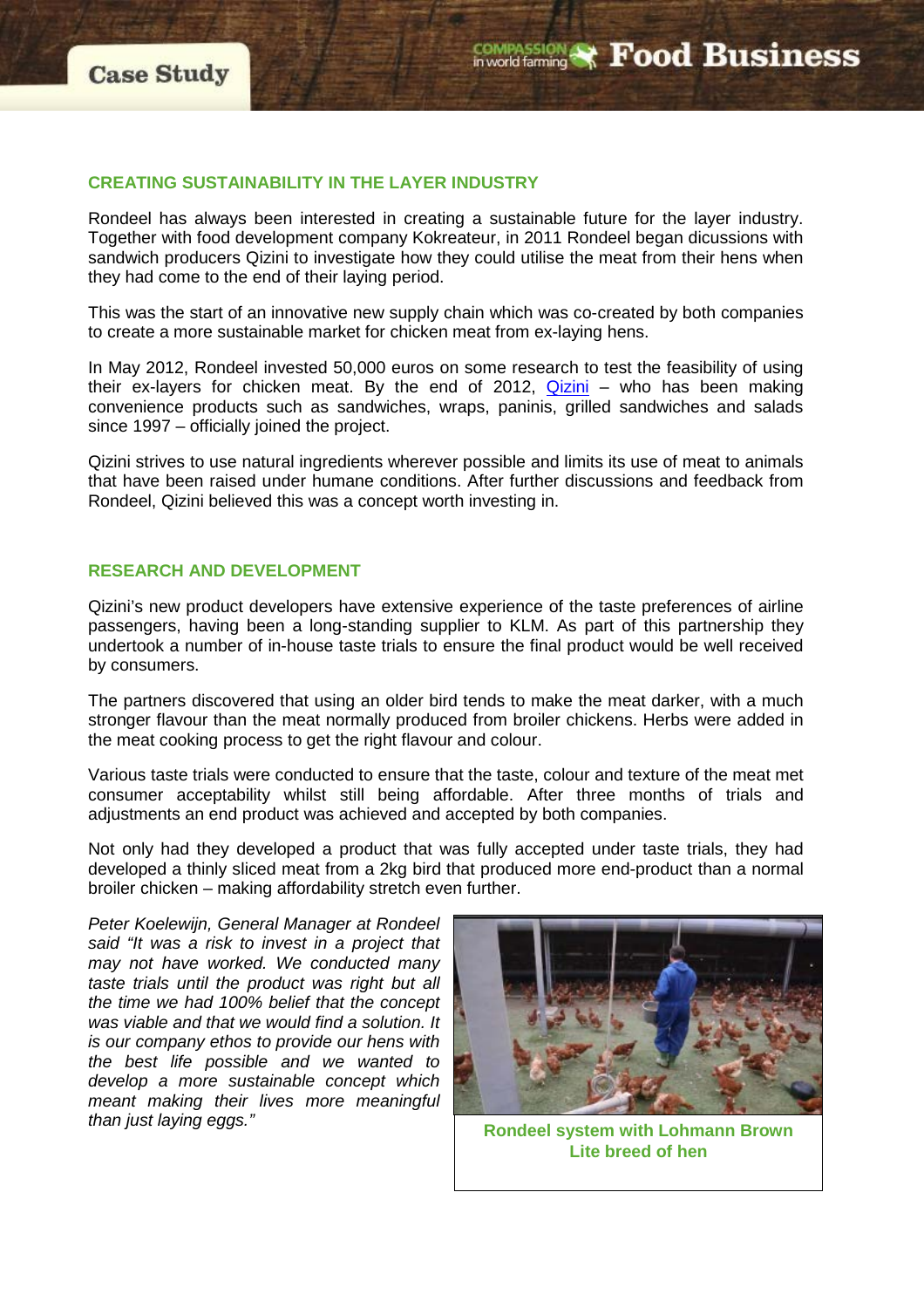#### **MEETING KLM'S HIGHER WELFARE REQUIREMENTS**

Qizini has been a long-term supplier to KLM for the sandwiches served on-board European flights. In 2013, as part of a new tender for its sandwiches, KLM challenged Qizini to include chicken meat from a higher welfare system, in line with KLM's [Good Chicken Award](http://www.compassioninfoodbusiness.com/awards/good-chicken-award/) from Compassion in World Farming. In addition to meeting these higher welfare standards, Qizini developed a new concept of '*local farmers feeding the world'* where all ingredients used in the sandwiches were locally sourced, ethical produce which met KLM's wider sustainability goals and that could 'tell a story'.

In response to the tender, Qizini invested in a marketing video to 'sell in' its product offer by 'telling the story' of the provenance of all the ingredients used in their sandwiches, including the higher welfare chicken meat from the Rondeel system.

*Qizini's Commercial Manager, Frank Vos said, "As one of KLM's suppliers, we know that ethical sourcing is key for the food they offer to customers on board their flights. We were very excited about the prospect of being able to offer something a bit different – a product which truly values the life of laying hens, which are raised under such humane conditions. All of the ingredients that go into our sandwiches for KLM use the most natural, local ingredients and through this partnership we are able to use local farmers to feed the world."*

Qizini supplies approximately 3.5m chicken sandwiches to KLM each year, which equates to 80-90% of the end-of-lay hens from the Rondeel system (approximately 90,000 hens per year). The whole bird is utilised within this supply chain as Qizini uses any excess birds for its other product ranges outside the KLM sandwich supply.

KLM is ambitious about its [Corporate Social Responsibility](http://www.klm.com/corporate/en/topics/corporate-social-resposibility/index.html) and innovation is a top priority. As such they are in constant dialogue with their partners and suppliers to ensure their social and environmental commitments are fulfilled.

The key driver behind this project was the real commitment from all parties involved. Through its tender process, KLM helped create the demand for higher welfare chicken. By working in close partnership with its suppliers they had full transparency of the supply chain for their sandwiches and were able to source a viable, sustainable product that met all their ethical goals, and one which has been warmly received by KLM's customers.

#### **COMMUNICATING HIGHER WELFARE**

*Roel Verwiel, Food & Beverage Manager at KLM said "We loved the concept of using this chicken meat in our sandwiches. It's one that truly values the hens' lives and is a great story to tell. By rationalising our on-board food offer and reducing the variety of sandwich flavours we use, we are now able to provide our customers high quality, ethical food at the same cost.*

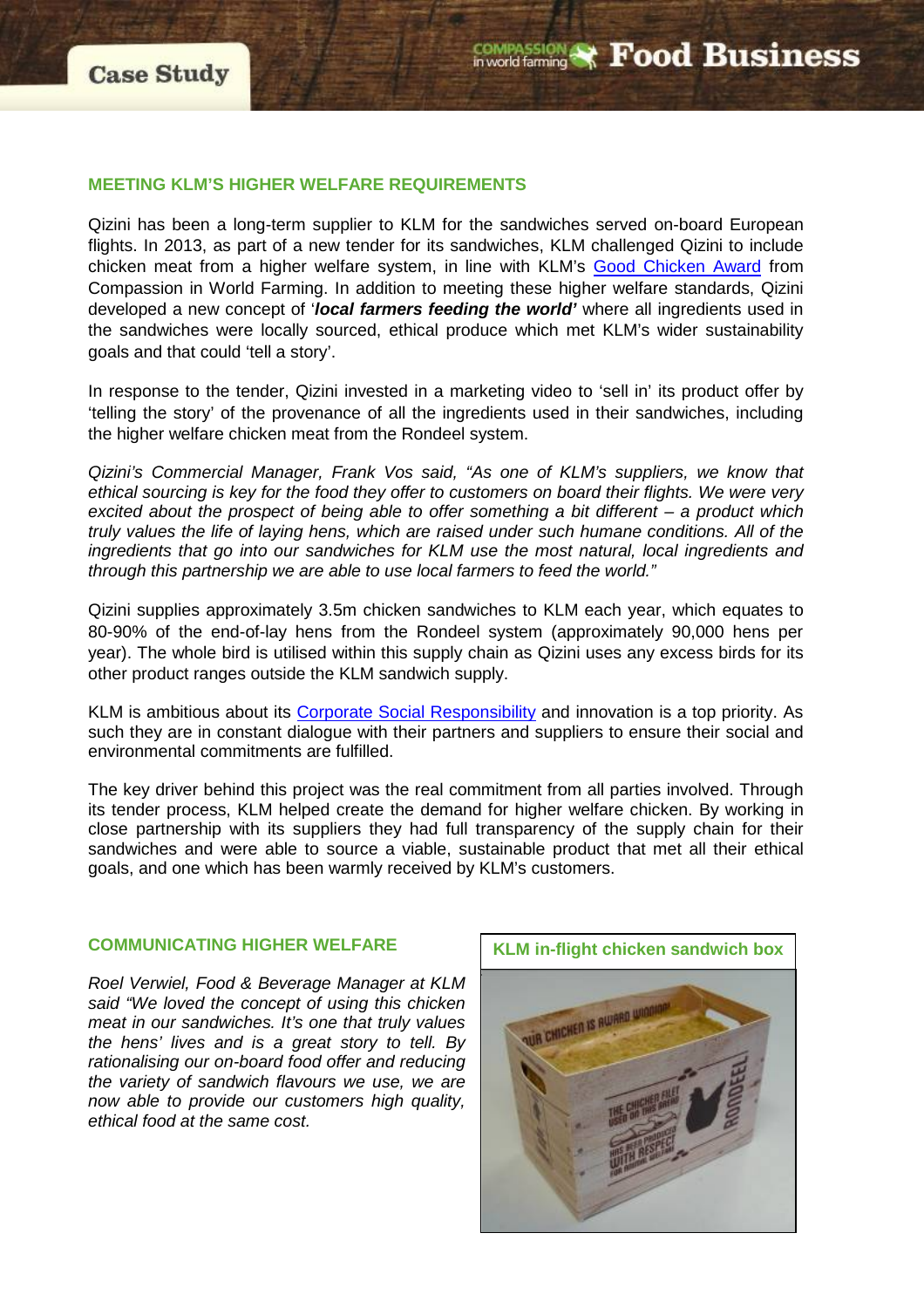

*We feel it's important to share with our customers that we source ethical ingredients for our in-flight meals and communicate this clearly on the sandwiches we serve on board. Interestingly, since we have put our new sandwich supply in place, it's the first time we have received any feedback from our customers – via our crew, letters and emails - and it's all been positive. Through this partnership, we have been able to meet our sustainability goals affordably and will strive to seek out further sustainable sourcing opportunities in future".*

In addition to animal welfare and ethically sourced ingredients, KLM also focusses on sustainable fish, soy and palm oil. Requirements on these ingredients that are also met by Qizini.

By working together, Rondeel, Kokreateur and Qizini were able to provide KLM with a secure higher welfare chicken supply which was affordable for all and which met all their aims of supplying sustainable food for the future, and more importantly making the most of the laying hens' lives.

There were three key elements to the success of this partnership:

- 1. The openness to truly believe in an idea in order to invest in its success
- 2. Working closely together with open communication so that all parties understood each part of supply chain
- 3. Communicating the importance of ethically sourced food to customers to create transparency and trust

# **COMPANY BACKGROUNDS**



[Rondeel](http://www.rondeel.org/) is an enriched barn system for laying hens, owned by the Dutch Vencomatic Group. Vencomatic Group offers a full range of innovative systems for equipping modern poultry farms all over the world. They constantly look for alternative solutions, developing sustainable and poultry friendly products. The Vencomatic Group has over 350 committed employees who serve thousands of customers worldwide.

The Rondeel system accomodates chickens in an manner that pays close regard to both animal welfare and the environment, while also catering to all the birds' natural requirements.

There are currently four Rondeel farms located in the Netherlands, and the system is also available for franchise. Rondeel eggs are sold to consumers in Albert Heijn retail stores, at an intermediate price between free-range and organic eggs. Rondeel eggs are also used in the well known dutch restaurant chain 'La place' and used in different catering organisations.